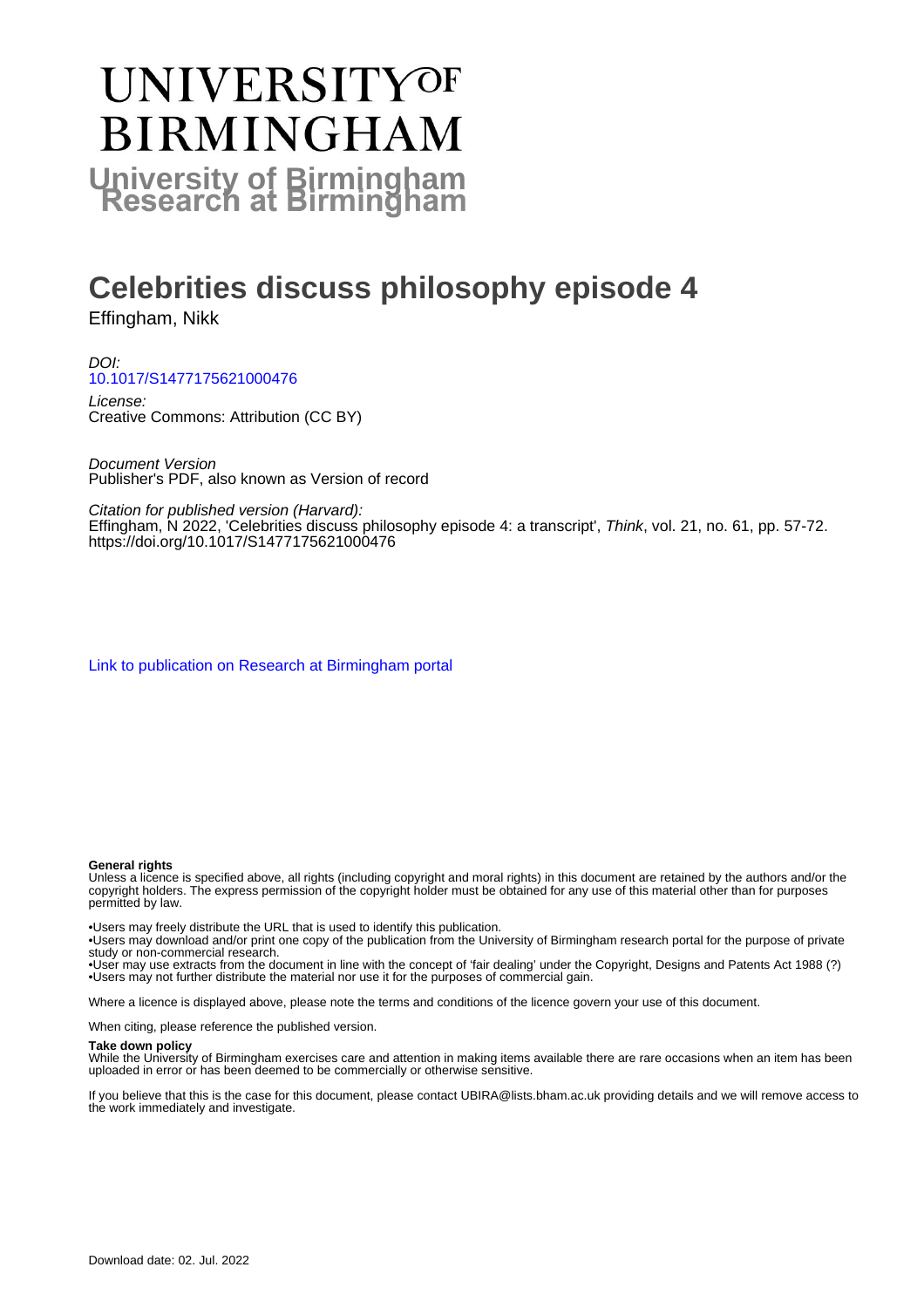Think

Summer

2022

• 57

# CELEBRITIES DISCUSS PHILOSOPHY EPISODE 4: A **TRANSCRIPT Nikk Effingham** Nikk Effingham

If a lump of clay is shaped into a statue, is there one thing or are there two? That is: are the lump and the statue two distinct things? This dialogue introduces some reasons to think they are two different things and then discusses the issues involved.

In early 2012, Fox TV ran a series called Celebrities Discuss Philosophy. A 'fly on the wall' documentary, it captured various celebrities having discussions about philosophy in their home environment. Unfortunately, the show did not prove popular, mainly because it aired in a late-night slot. It was cancelled part way through the series, with only three of the six filmed episodes ending up being aired. (The episodes were: a dinner party hosted by Kiefer Sutherland involving a discussion about scepticism; Tilda Swinton discussing modality with her children; and Neil Patrick Harris delivering a – disturbing – soliloquy on medical ethics and adolescent physicians.)

I was fortunate enough to be able to get the original reels of the remaining episodes. Here I provide a transcript of the fourth episode, covering a conversation between Brad Pitt and Angelina Jolie. It took place on the evening of 26 February 2012, shortly after they returned from the Oscar ceremonies.

\*\*\*

Brad Pitt: I don't care if I lost the Oscar to that deadbeat Dujardin, it's just a lump of gold anyway.

doi:10.1017/S1477175621000476 © The Author(s), 2022. Published by Cambridge University Press on behalf of The Royal Institute of Philosophy. This is an Open Access article, distributed under the terms of the Creative Commons Attribution licence (<https://creativecommons.org/licenses/by/4.0/>), which permits unrestricted re-use, distribution, and reproduction in any medium, provided the original work is properly cited.

Think 61, Vol. 21 (Summer 2022)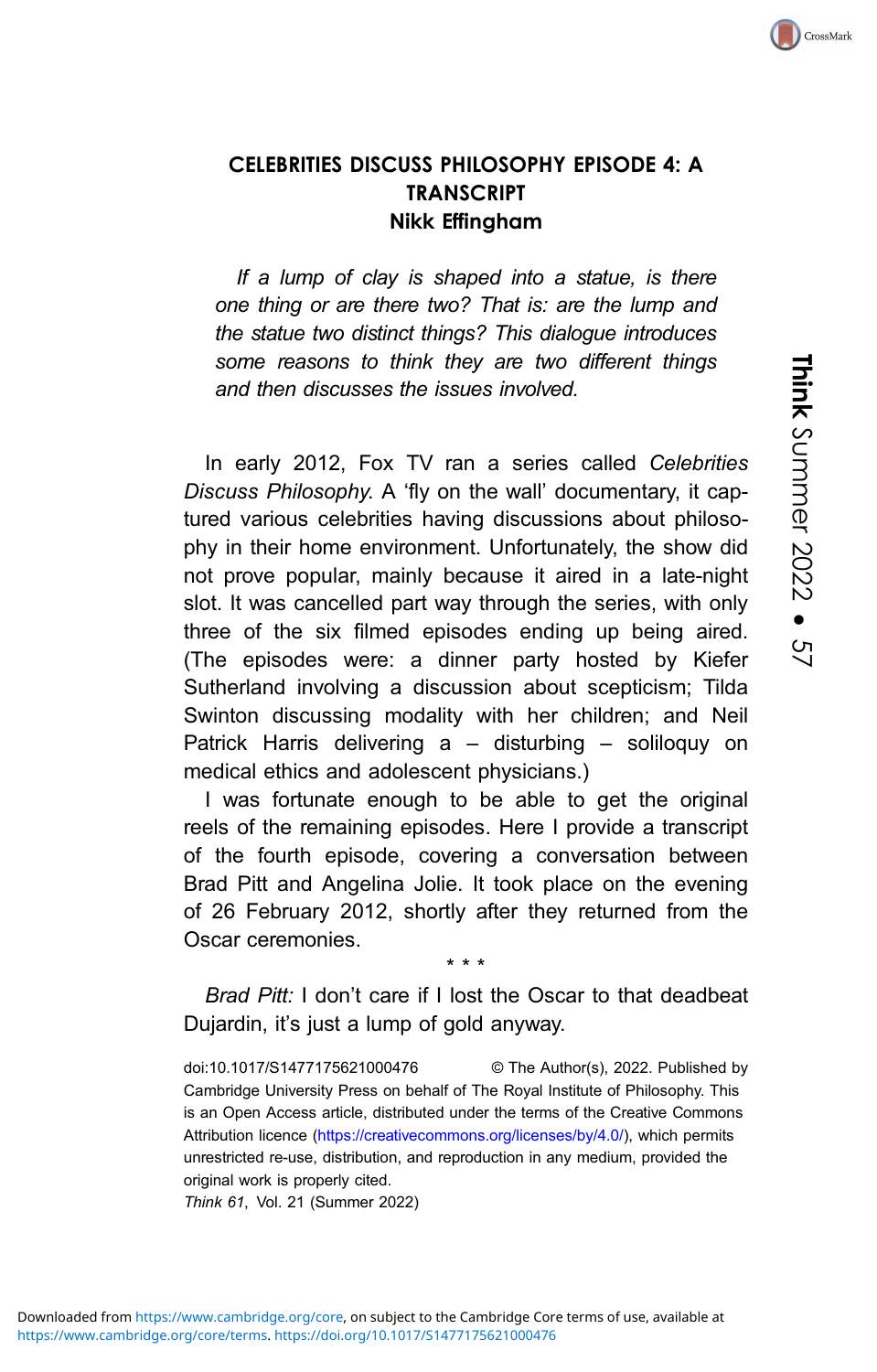Angelina Jolie: Oscar statues are made of britannium, not gold. Anyhow, darling, the statuette isn't the same as the lump.

B: [groans] Seriously? We have to do metaphysics this late at night?

A: Surely you're not scared?

B: Fine. Clearly the lump of metal is the same as the statuette – it's not as if there are two things in one place.

A: That can't be right. The lump of britannium came into existence in the factory which makes lumps of alloys. For instance, imagine that it came into existence six months ago. That lump of britannium was then shipped to the people who make statuettes. They melted it down and shaped it to look like an Oscar. Imagine that happened a week ago. The lump – let's call it 'Lump' – came into existence at one time. The Oscar – let's call it 'Oscar' – came into existence at another. Because they came into existence at different times, they can't be the same thing. If they were the same thing – the very same thing – then they'd have to come into existence at the same time. It'd be crazy otherwise! Imagine if you met someone who was born in 1970 and born in 1975 – how would that work? No, I'm sorry: Lump and Oscar are two different things.

B: This is ridiculous. Statues aren't special and there are lots of other cases just like this. The wood that makes a table came into existence before the table did. Our bodies will be around – as corpses – after we die. The metal that makes up my Ferrari existed before the car was made. And so on! We all know there can't be two things in the same place at the same time, so just as none of those things are examples of there being two things in the same place at the same time, Lump and Oscar don't count either.

A: Oh, Brad dear, what you've just listed are mere sequels to the problem of Oscar and Lump. Of course, lots of other things are in the same position. And of course, whatever we say about Oscar and Lump will work for the tables and wood, for the bodies and the people, for the cars and the metal. But all you've demonstrated is that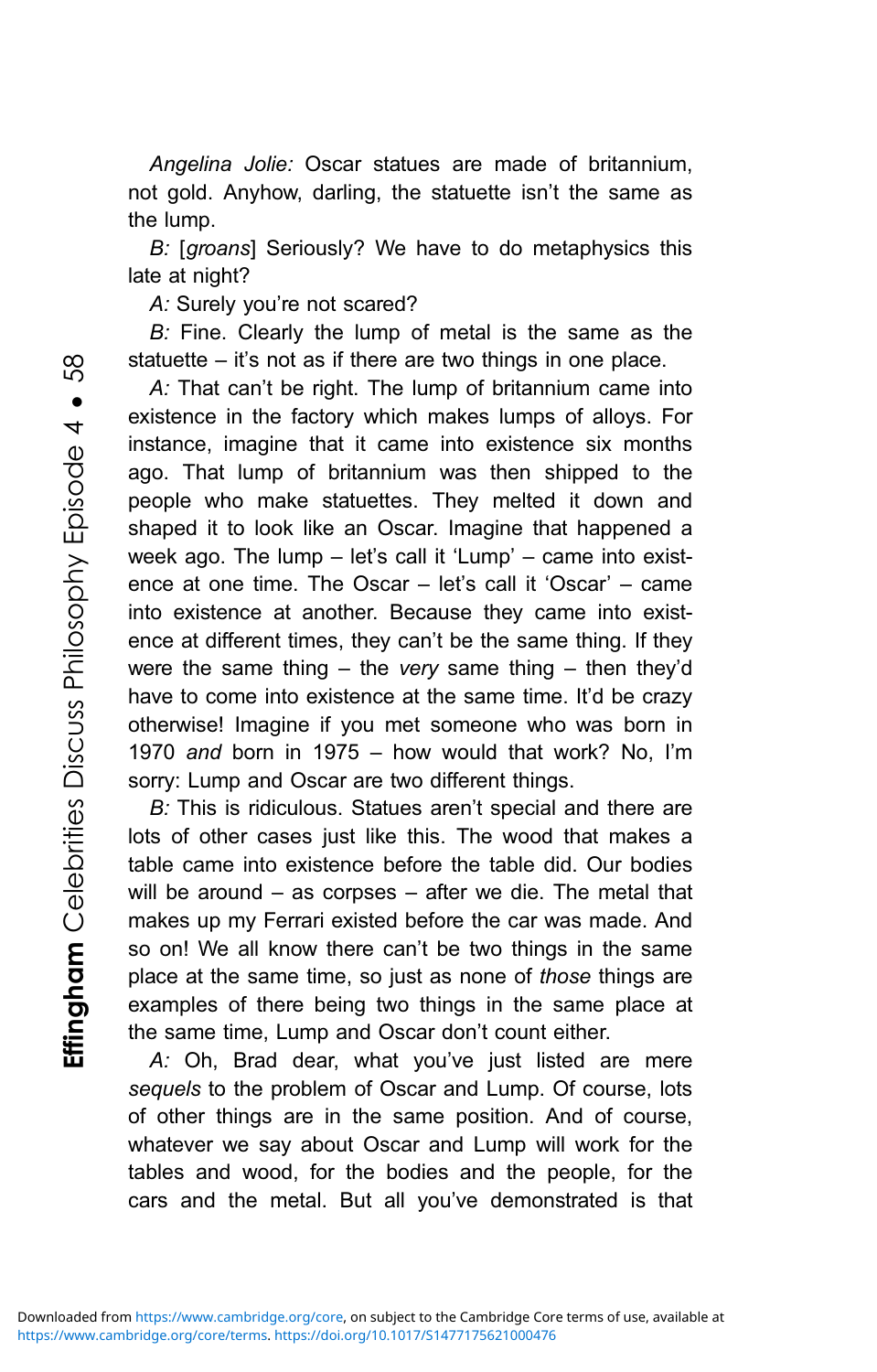there's some sort of answer to be offered – you've not said anything about what the answer is. This talk of other cases doesn't help at all. It just shows that the problem is more wide-ranging than statuettes. So let's stick with Oscar and Lump, for if Tomb Raider taught me anything, it's that sequels are worse than the original.

B: I concede, that sounds reasonable. But that doesn't mean this is a serious problem. Clearly this is all to do with language – Oscar existing is just something to do with language and the way we talk.

A: Certainly, there might be some truth in that, but you've still not solved the problem. Don't you remember Francis Ford Coppola explaining to us that logic is 'monotonic'? When you have a set of premises which lead to a conclusion, adding in more premises won't stop that conclusion following. For instance, if you say both that the moon is round and that the moon is square, telling me more things won't stop me concluding the contradiction that the moon is round and square. What you need to do when you're responding to a problem like this is to say either that the argument is invalid or that some premise is false – you can't just tag on the end 'It's all to do with language' and leave it at that.

B: Really? Surely if it's all to do with language there just can't be any problem?

A: What rubbish! Lots of things are to do with language and still leave us with problems. Just ask a linguist! At best you're just signalling that you don't care about the argument. And that's not the same as having an explanation of where it goes wrong. I don't care about your computer not working, but that doesn't mean I can fix it.

B: Oh, I care. And I'm not admitting defeat this early! How about this then: It's all to do with language because Oscar is just what we call Lump when it's statue shaped.<sup>[1](#page-15-0)</sup>

A: What we 'call' it? So Oscar is Lump, then? A rose by any other name, and all that! And if they're the same thing, then if Lump came into existence six months ago, so too did Oscar. But that sounds weird. Imagine it the other way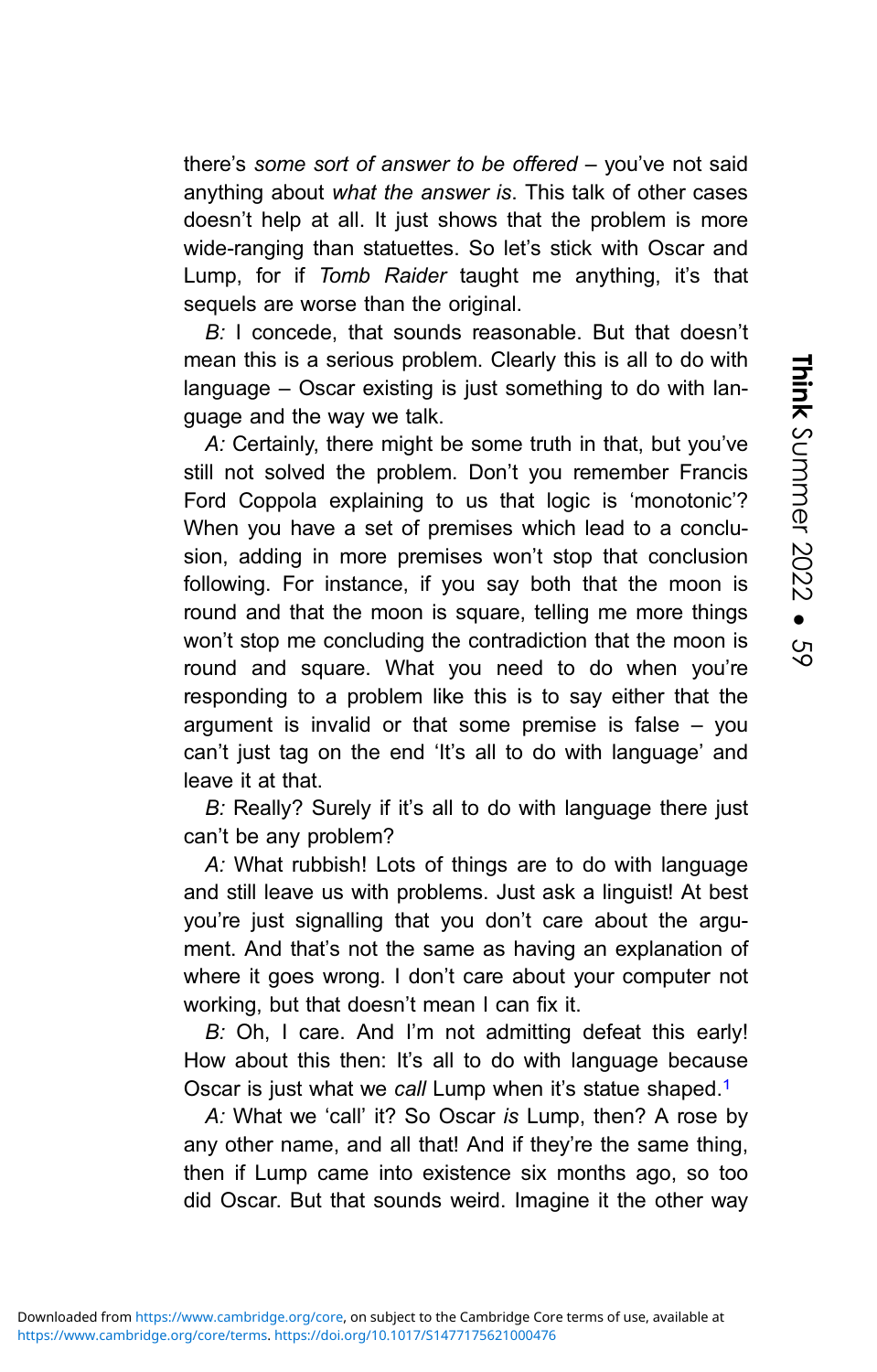around. Imagine that I crush Oscar and leave a flattened Lump. I want to say that Lump exists but Oscar does not, but you now have to say that they both do. That sounds bizarre.

B: Maybe I could live with it.

A: Oh, but what about the sequels? Should an insurance company tell you that they won't pay out for the destruction of a wrecked car just because there's still a lump of metal there? If you get hit by a truck and die, should I still say that it's you in the coffin which they bury?

B: I think I could live with all of these things. At worst, I could compare saying such things to other sentences in English that we often utter. Imagine I'm in our garden sunbathing with a mask across my eyes. I notice I'm no longer warm and ask why it's getting cooler. You say 'The sun has moved behind the elms'. Now, that's a fine sentence to utter – I wouldn't hold it against you if you said it! – and I might even say it was true. But science has shown us that, technically, it's false. The sun doesn't move behind the elms. Instead, as the Earth rotates, the elms end up being between the sun and me. It's the Earth hurtling through space around the sun and not the other way around! But we don't take this fact from science to mean that I should stop you saying 'The sun has moved behind the elms.' Nor should we say that it's false. Rather, we say that the fundamental fact about the Earth's rotation makes it true that the sun has moved behind the elms.

I think the sentences about Oscar, the crushed car, my corpse, etc. are like that. When you say Oscar came into existence a week ago, that's true but only in the same way that the elm-sentence is true. The fundamental fact that makes it true is that Lump has become statue shaped, not that some new object has come into existence. Ordinary people nevertheless still get to talk about Oscar 'as if' it came into existence a week ago – though, to do so is just to express the fact that Lump changed shape.<sup>2</sup>

A: I'm uncomfortable saying that the elm-sentence is true. After all, isn't it false? 'Technically' or otherwise?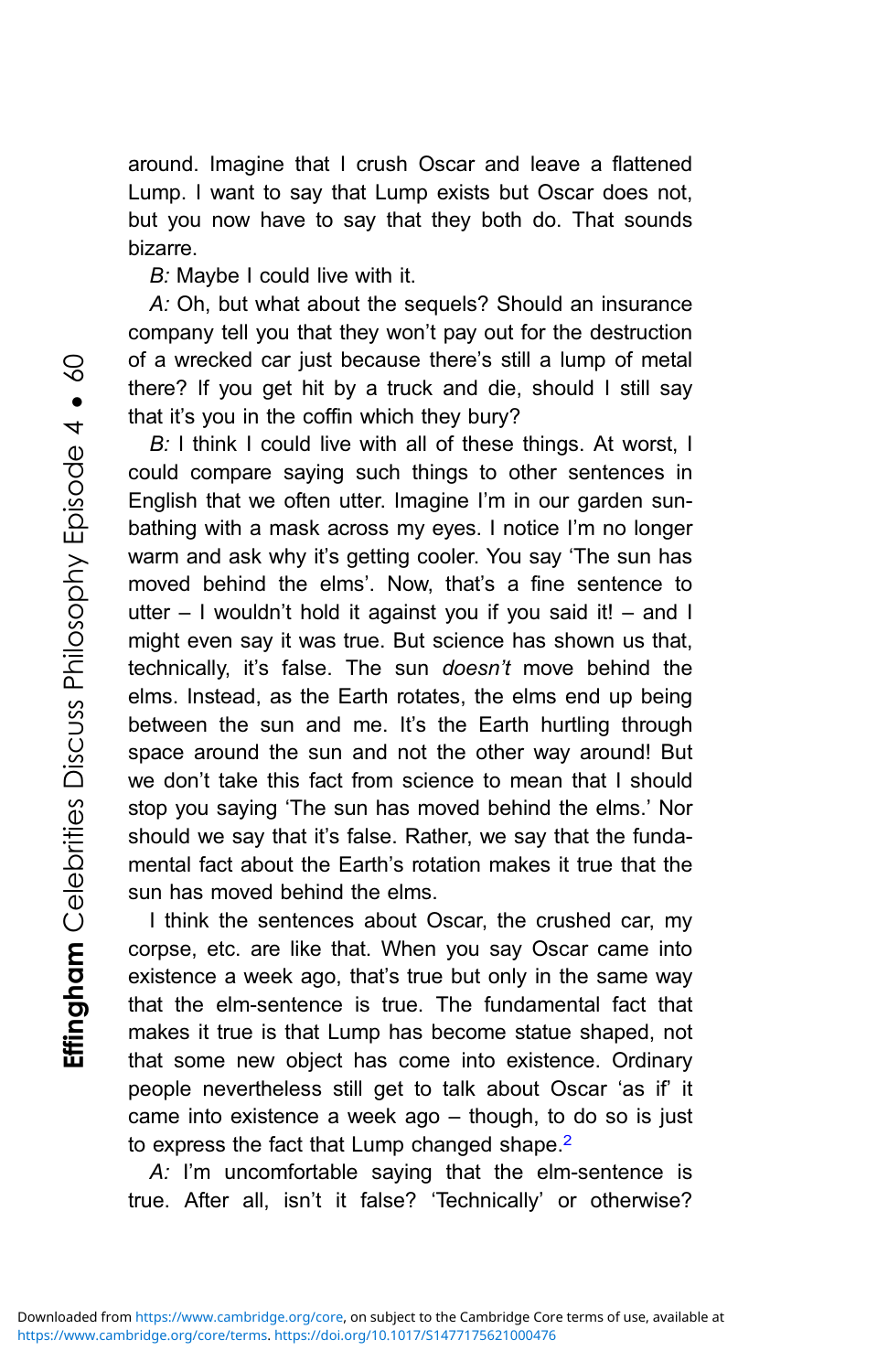Everyone who says that sort of thing is surely saying something misleading? Moreover, if the elm-sentence is true, so too are the sentences about Oscar and Lump. And if they're true, then we still don't know where the argument goes wrong. Monotonicity strikes again! You have to say which premise was false but all you're now doing is adding that the sentences are 'made true' by other facts. That's just adding in more premises and I said earlier that adding in more premises wouldn't stop us getting to a contradiction. So I don't see this helping.

B: You make good points, so let me change my mind a little. When someone says 'The sun has moved behind the elms' it's false, but they're not saying something as false as 'A leprechaun has cast a magic spell and made it dark' or 'An eclipse has just started happening.' Those two sentences are simply false, whereas the elm-sentence isn't so bad in comparison. Let's say it's false but 'nearly as good as true' – it's the kind of sentence we can freely assert without someone complaining and holding it against us; even if it's false, in some sense 'it will do'.

I say that sentences about Oscar are nearly as good as true. They're false, but a nice guide to navigating the world. They're false, but not the sort of thing the ordinary person should stop saying. So now I am saying that some premise of the argument is false, so I do have an explanation of how I can avoid your argument.<sup>3</sup>

A: Given the sequels, a lot of sentences will be false and 'nearly as good as true' rather than true. Doesn't that worry you?

B: Not really. Science has shown us that lots of sentences are in the same boat. Physics demonstrates that when we say one thing is simultaneous with another, that's invariably false because of Einstein's theory of relativity. Think of how often you say that things are happening at the same time as one another. It turns out, those sentences all fail to be true! Fortunately, we can say that they are 'nearly as good as true' and continue living our lives as if they were true. The way in which they're false is such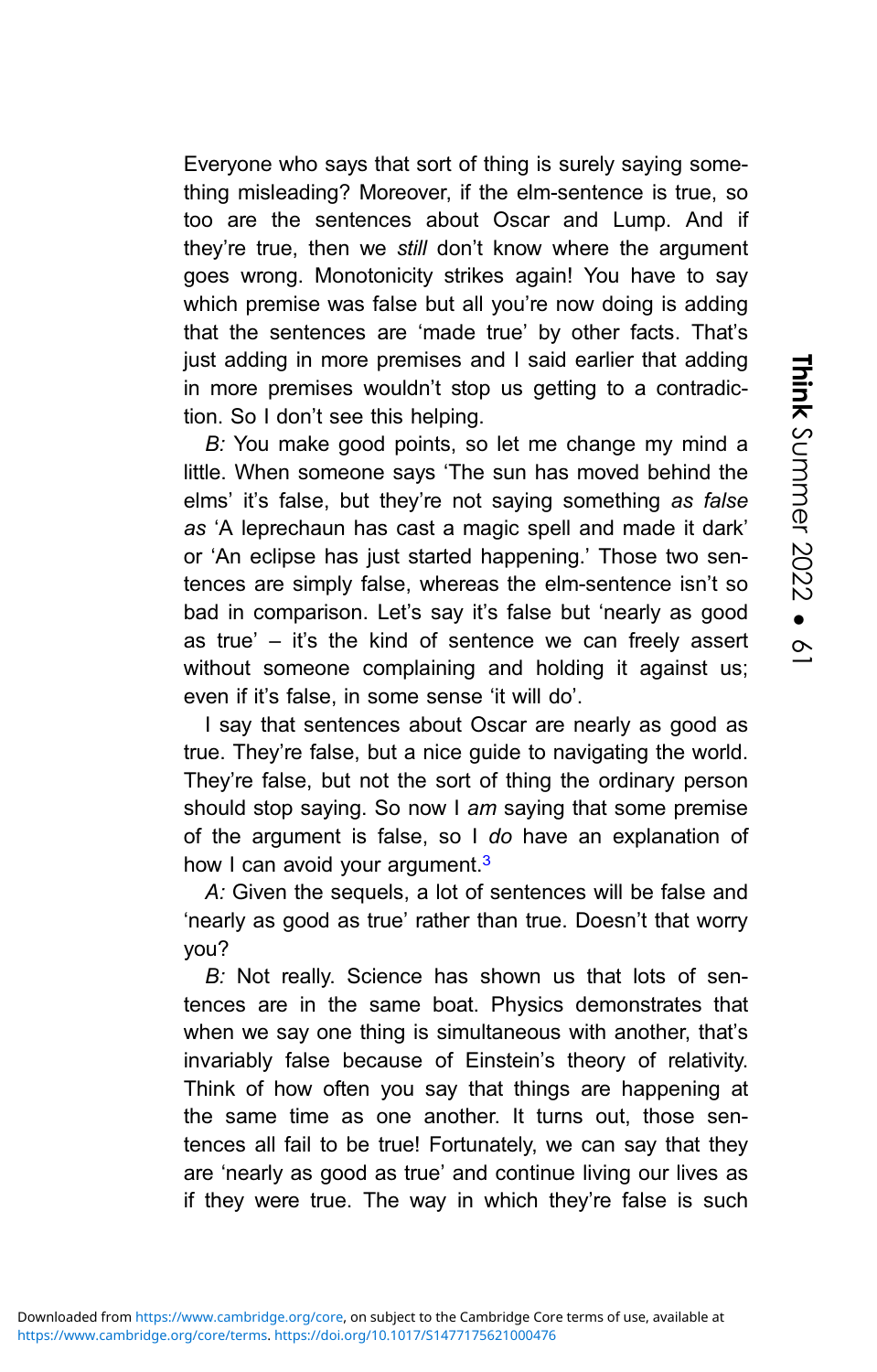that the ordinary person on the street shouldn't stop uttering them. Since there are scads of such sentences, I've no reason to worry about adding scads more about Lump and Oscar, and cars and lumps of metal, and trees and lumps of wood, and…

A: Stop! Stop! I get it. I get it. And I agree there must be something in this. So let me try a different tactic. When we say that Oscar came into existence a week ago, you say that's just a façon de parler? That it's not really true?

 $B \cdot Y$ es.

A: So we're agreed that something has been discovered about the nature of the world, namely that nothing comes into existence when lumps become statue-shaped.

B: I guess that's true.

A: So you're now taking the problem seriously. You're offering a serious, contentious, conclusion.

B: I suppose  $-1$  don't deny that metaphysical discussions like this can tell us about the world. So I guess I must now confess that I can no longer say the problem is just 'all about language'.

A: Well, having agreed that we're in the business of saying things about how the world is, why not go further? Why think the talk about Oscar coming into existence a week ago is façon de parler but think that saying Lump came into existence six months ago is literally true? Why don't you say that talk of Lump coming into existence is also façon de parler? Why are you suspicious about Oscar and not Lump?

B: Because I can't see any reason to be worried about Lump, nor any reason to say it's not literally true that Lump came into existence six months ago. When people made Lump, they weren't simply changing the shape of something, like with Oscar. Rather, they were sticking bits of britannium together until they made one big lump. That sounds like a proper, genuine change in the world.

A: Here's a reason to be suspicious of saying Lump came into existence six months ago. Before Lump was made in the alloy factory, there were tiny bits of metal in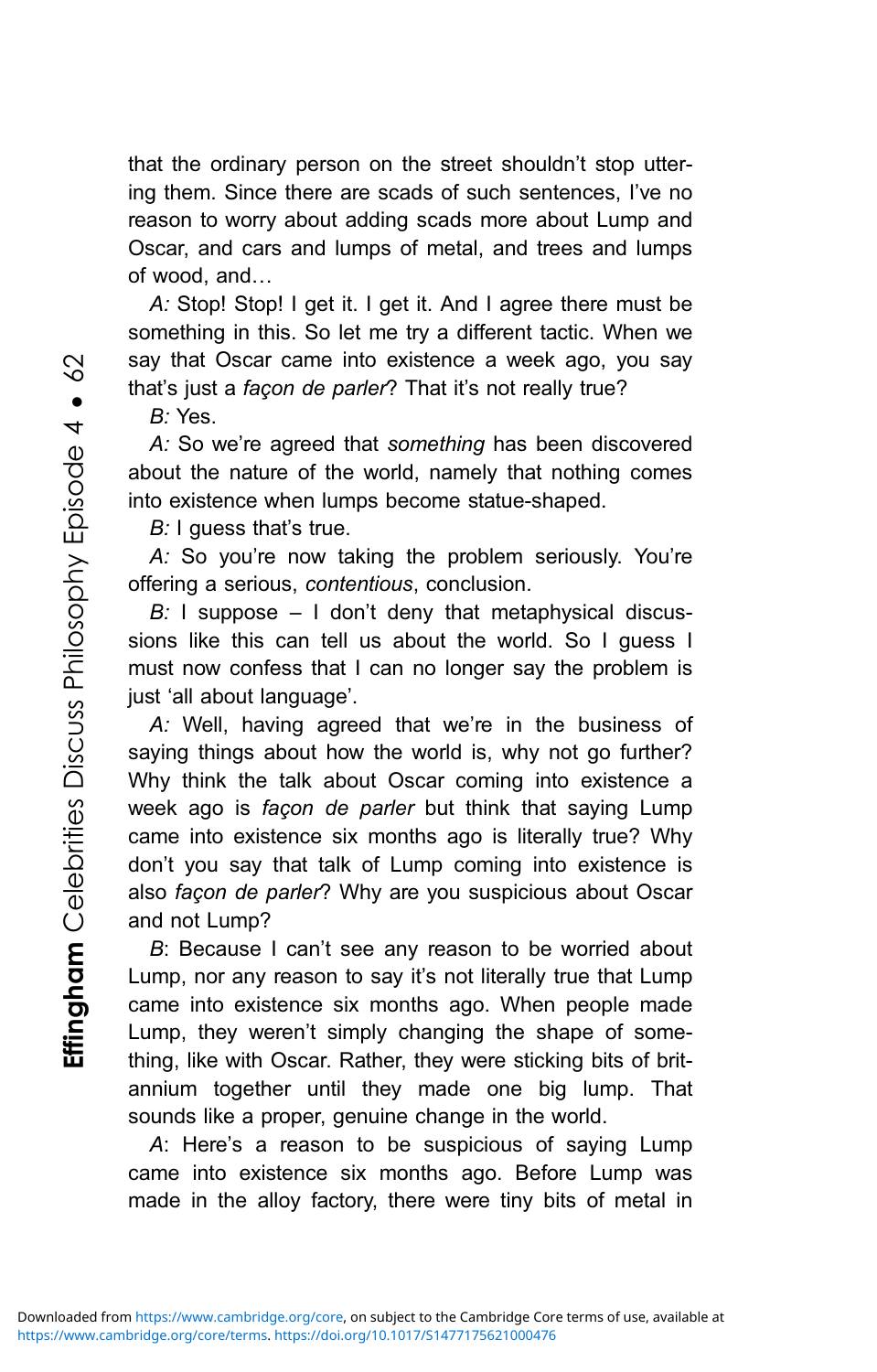the ground – all the little chunks that would eventually be stuck in a pot and melted together to make the lump of britannium. Those chunks existed millions upon millions of years ago. But just as it's weird to think that merely shaping Lump into a statue makes Oscar, isn't it weird to think that bringing those bits together makes Lump?<sup>[4](#page-16-0)</sup> So it turns out that Lump wasn't made six months ago – Lump is millions of years old!

B: There's a difference. Those bits of Lump are a far distance away from one another, scattered around the Earth's mantle. That's reason enough to think the two cases are disanalogous. Only when those bits get close to one another do they come to make up Lump. Thus, Lump isn't millions of years old; Lump is six months old.

A: How could distance make a difference? After all, it's not like those bits ever touch one another, even when they're melted together. Physics has taught us that nothing ever really touches anything else; everything in the world is ultimately made up of scattered little things. So the only difference between the bits of metal before they come to make up Lump and afterwards is how far they are from one another. And at what distance do they have to be in order to make up Lump? It seems to me that only your anthropocentric viewpoint makes you think that it's when they get close to one another at the alloy manufacturers. Imagine some creature that was tinier than you was asked the same question. When the bits were brought together by the alloy-maker, that tiny creature would instead say the bits were too far apart, from its point of view. Or imagine some creature that was enormous and thought that, even when the bits were in the ground, they were close enough to make up Lump. How are you going to say you're right instead of them?

B: Good points again! So I'll change my mind once more. I concede that I should be suspicious of Lump – when we say that Lump came into existence, that's just façon de parler as well. In reality, none of these things exist. There is no Lump. There is no Oscar. All that exists,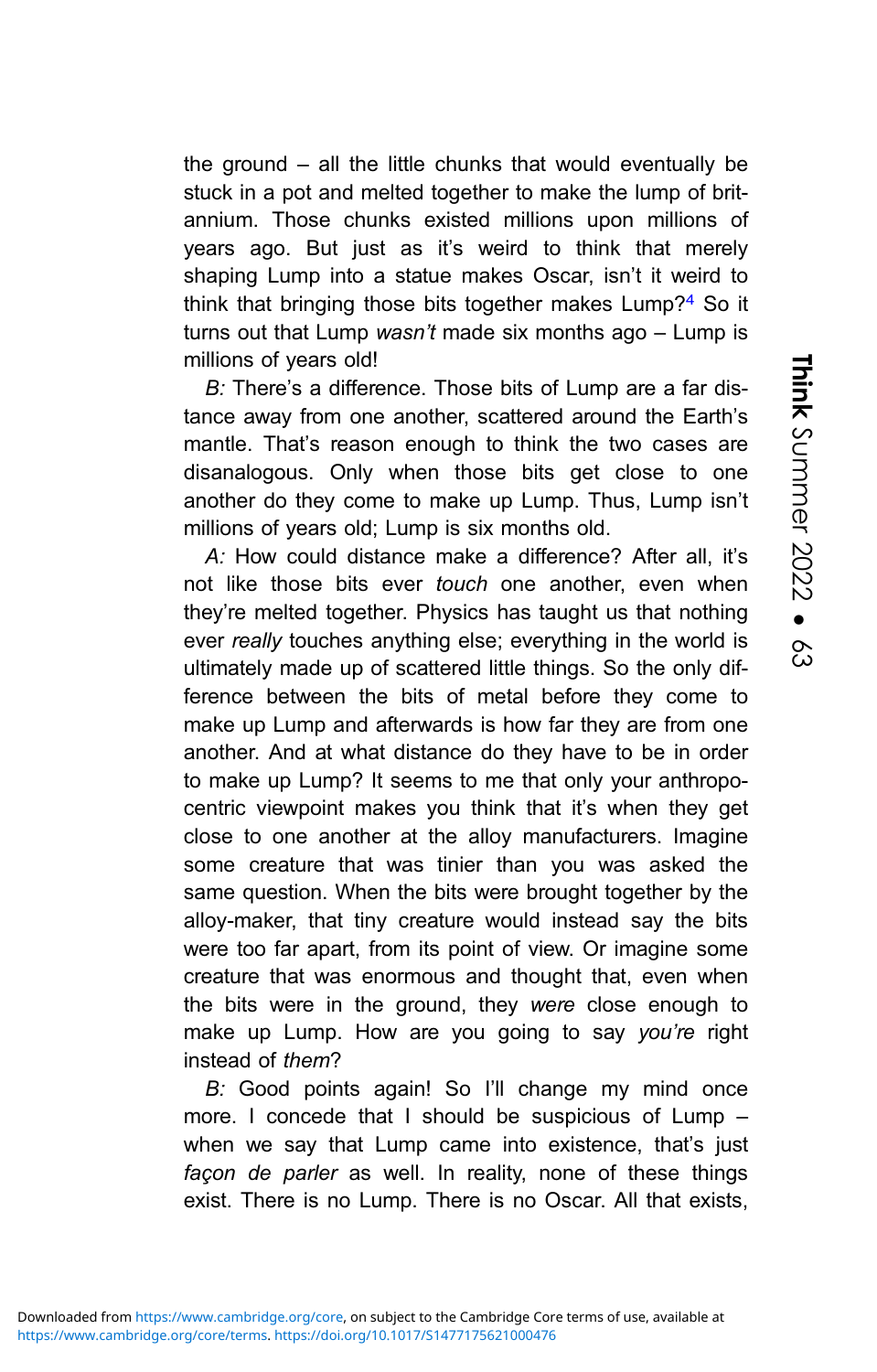fundamentally speaking, are tiny little atoms – the kinds of tiny, little things that physicists are ultimately interested in. It's 'nearly as good as true' that Oscar came into existence a week ago because a bunch of those tiny little atoms were arranged 'statue wise'. That's the fundamental fact that, like the rotation of the Earth grounding the truth of the sun moving behind the elms, grounds it being appropriate to say that Oscar was made last week. But in reality, you made nothing, for, in reality, nothing exists except little atoms. And I'll now say the same of Lump! In reality, there is no lump of britannium  $-$  all talk of Lump is, at best, nearly as good as true.<sup>[5](#page-16-0)</sup>

A: My, my, how quickly you make such strong statements! Now there are so very few objects! Worse, you have two problems. One: What if there aren't any tiniest little atoms? What if physics finds that the particles keep getting smaller and smaller? That, just as quarks make up atoms, something makes up the quarks, and whatever makes up the quarks is also made up by other things, and so on? Surely science could find that the world was like that?<sup>6</sup> Problem two: You no longer exist! And did Descartes not say 'je pense, je suis'? Surely if you know anything, you know that you exist. And if you know that you exist, then this theory is wrong for you are clearly not a tiny subatomic atom!<sup>7</sup>

B: I'm going to get some ice cream and think on it.

\*\*\*

 $A: So?$ 

B: Okay. I admit that there are two objects in the same place at the same time. But maybe I was too fast in thinking that this was a bad thing. What's happened is that you've tricked me! I thought it sounded stupid to say there were two things in the same place at the same time. But that was only because I was thinking of something like two statues in the same place at the same time, or a ghost passing through a wall, or something ridiculous like that. It turns out that it's not so odd when we're considering things like Oscar and Lump. It sounds ludicrous at first, but when you get your head around it, it's fine.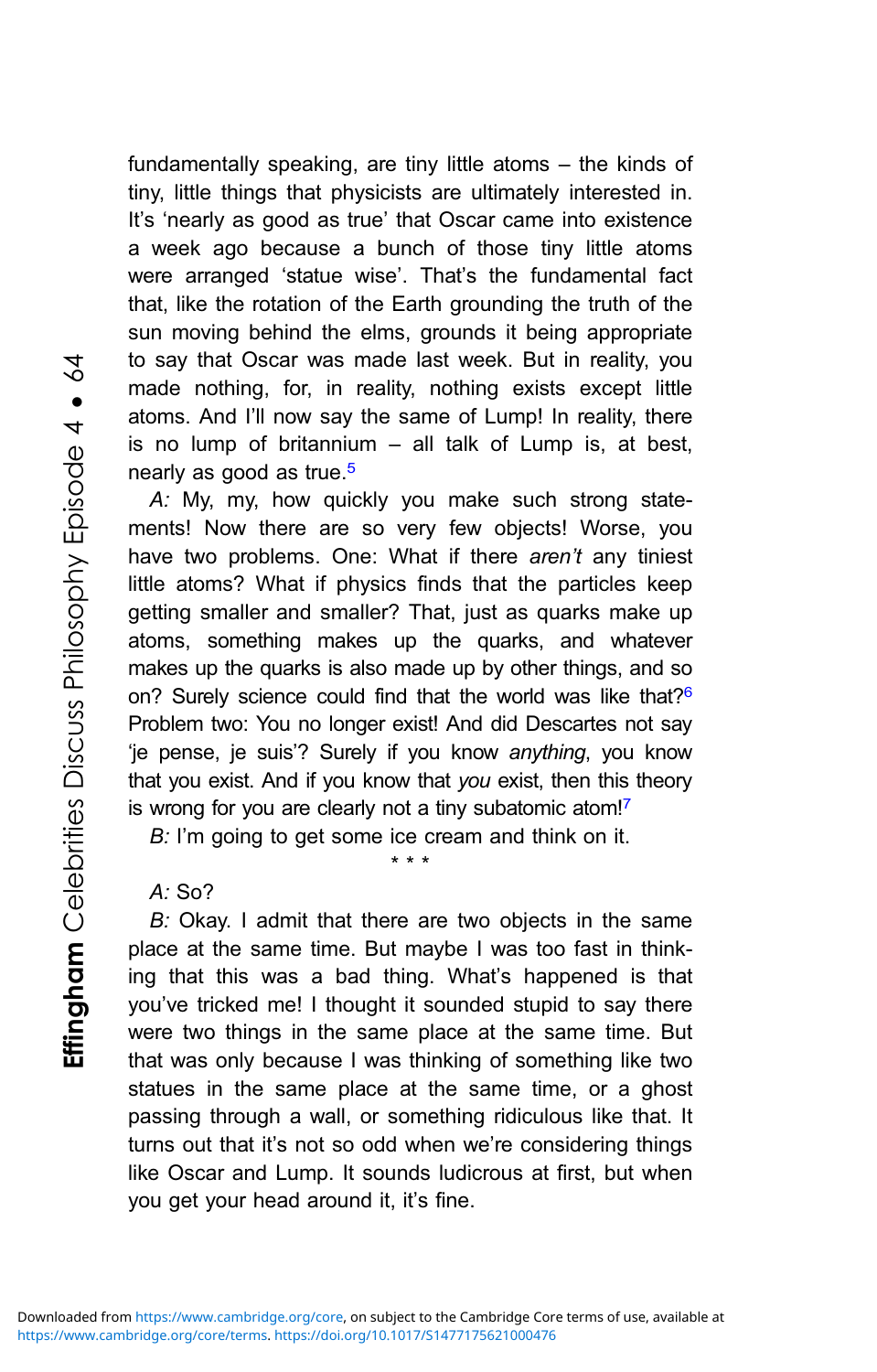A: If only it were that easy! This is what James McAvoy said on the set of Wanted and I quickly showed it to be false.

 $B \cdot$  How so?

A: If the two objects have different properties, we have a problem. I assume that the properties of an object are somehow 'grounded' in its parts – what parts you have, and how they are arranged, somehow 'fixes' what properties you end up having. If so, since both objects have the same parts arranged in the same way, then they must have the same properties. But they don't have the same properties!<sup>8</sup>

B: You mean properties like those concerning how long they've existed for?

A: Exactly! How can Oscar have existed for one period of time – and have one property – while Lump existed for another – and has another property – when they've both got the same parts? And why stop there? They also differ with regard to what we could do to them (for we can crush Lump without destroying it, but the same isn't true of Oscar). How can one be more brittle than the other? They differ with regard to the aesthetic (after all, a statue, but not a metallic lump, can be Romanesque). And they differ with regard to the sortal (for Lump isn't a statue while Oscar isn't a mere lump!). If they've both got the same parts, why don't they share all of these properties?

B: Can't I just stamp my foot and say that they simply have different properties, and leave it at that? Why do I need some sort of explanation?

A: You need to say something. Imagine I had a machine which duplicated objects – you stick one object in one end and a perfect copy pops out the other. To duplicate it, all you need to do is copy its parts in exactly the same arrangement. Once you've done that, you've made the duplicate. There's nothing more to making one thing the same as another other than ensuring that the duplicate has the same sort of parts in exactly the same arrangement. (Just ask a forger!) It makes no sense to think that I could

<https://www.cambridge.org/core/terms>.<https://doi.org/10.1017/S1477175621000476> Downloaded from<https://www.cambridge.org/core>, on subject to the Cambridge Core terms of use, available at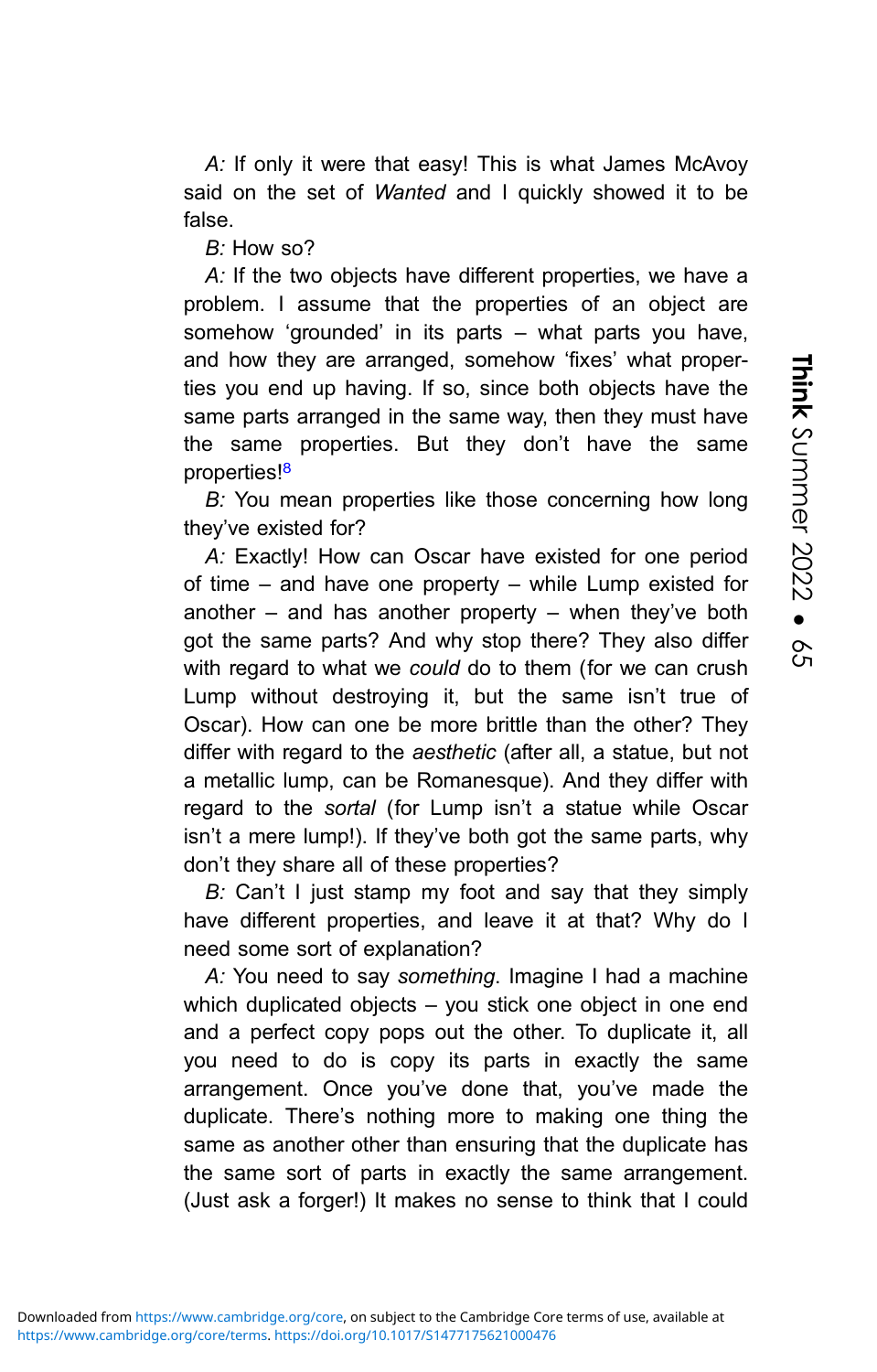put a 1-foot tall statuette in one end, copy all of its parts and have those parts in exactly the same arrangement, but get, say, a 2-foot tall statuette out of the other!

B: Agreed…

A: And we're agreed that Lump and Oscar have exactly the same parts, in exactly the same arrangement, for how could it be otherwise? So they should be duplicates. They should have exactly the same properties. But they don't! So we still have a problem.

B: Bah! I'm tired of this, let's go to bed.

\*\*\*

A: Before we turn off the light, aren't you going to ask?

B: Ask what?

A: What my answer is?

 $B$ : Ah, of course – go on then.

A: I spoke to Ron Howard about his new film, The Perdurantist, and he says that we can think of objects as being 'spread out in time'. Objects aren't just extended in the three dimensions of space but also extended along the dimension of time as well. You, me, and everyone we know all end up being extended across 'spacetime', not just 'space'. [9](#page-16-0)

B: Sounds reasonable. But how does that help?

A: If it were so, then Lump would be extended across spacetime from a period six months ago, while Oscar is extended from a point lying only a week in the past. The places in spacetime they occupy are different – that is, there are no longer two things in the same place.

B: Ah, but there's a problem with this view. Now they're the wrong shape.

A: What do you mean?

B: Well, imagine there were only two dimensions of space, rather than three, to make it easier to picture in your mind. (I hear Woody Allen is doing an adaptation of Edwin Abbot's Flatland novel in which exactly this scenario plays out.) Imagine further that the creatures which live in Flatland are circles. Each starts life off as a tiny little dot and then, over time, grows to be a big circle. But, given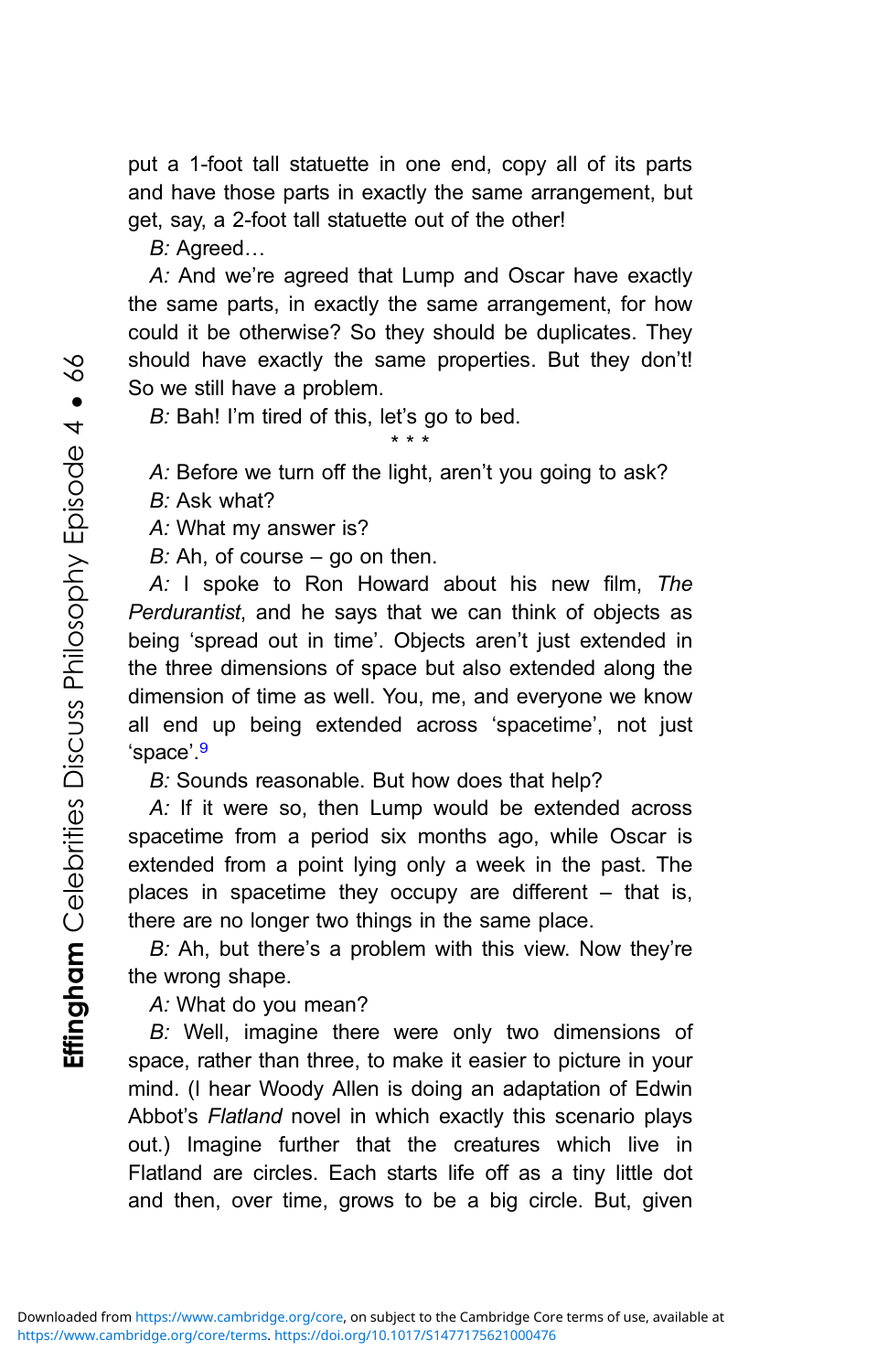your view, they're not actually circles at all. Circles are twodimensional and, since the creatures are extended in time as well as space, the creatures are three dimensional. Indeed, since they grow from a dot to a circle over time, the shape  $-$  considered three-dimensionally  $-$  is a cone! It would be the same with Oscar. Oscar *isn't* statue shaped. If Oscar is stretched out in time as well as space, he can't have *that* shape anymore, just as Flatlanders can't be circles. Instead, Oscar will have some weird, funky, fourdimensional shape – we don't have a name for it, because we don't have names for most varieties of four-dimensional shape. Just as the Flatlander stretched out in time ends up being a cone, rather than a circle, Oscar won't be statue shaped since that shape is three dimensional, not the four that Oscar now is!

A: True enough. So Oscar, and Lump (and all the sequels, including you and me) all have funny four-dimensional shapes rather than the three-dimensional shapes that we thought we had.

B: Isn't that a deal breaker?

A: Why would it be? Think about how we might talk about how an object is versus how it is at a certain place. For instance, where your hand is, you're hand shaped. And where your hand is, you have five fingers. But you're not hand shaped and you don't have five fingers – you've got ten fingers! How you are at a place is different from how you are full stop.

B: How does that help?

A: Just as we distinguish between how something is, and how it is at a place, we can distinguish between the shape Oscar is, and the shape Oscar is at some time. Oscar has a weird, four-dimensional shape, certainly. But at any given time Oscar is statue shaped. When we zoom in and concentrate just on any given moment that Oscar exists at, he will be statue-shaped. We ignore the rest of him just as we ignore the rest of you when I ask how many fingers you have where your hand is. We could also say the same about the growing circle in Flatland. The creatures are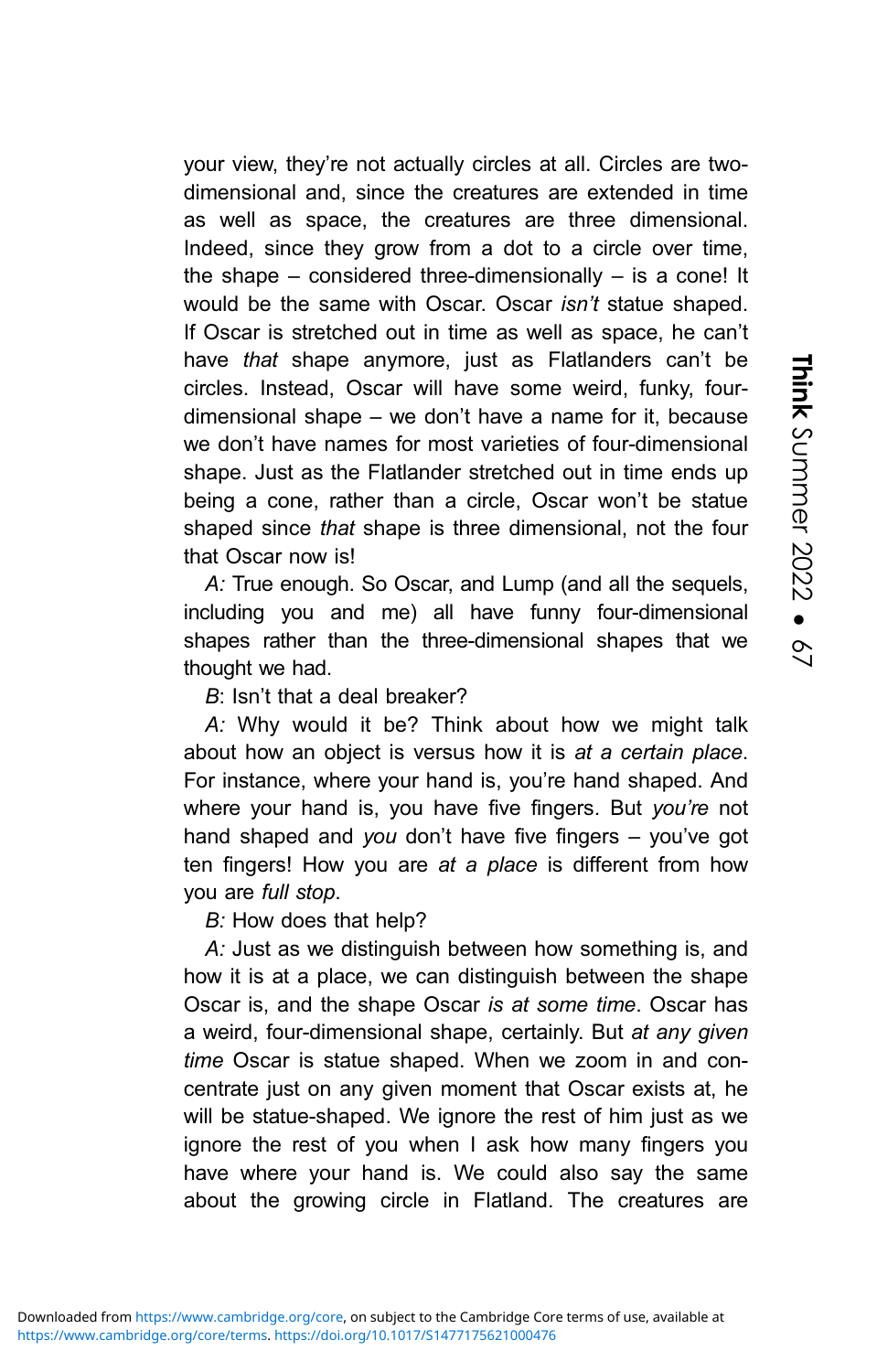conical, but at any given time the creature is a circle. It's circular at every time, but conical 'full stop'.

B: And would this work for all properties? So I'm not good looking, but only good looking at certain times – good looking now, but not when I'm old and wrinkly?

A: I dare say you'll be good looking then, too. But you are correct! You're good looking at a time and not good looking 'full stop'.

B: And it works for being intelligent? Or knowing who the Queen of England is? Or what weight you are?

A: Sure. No-one is intelligent; no-one knows who the Queen is; no-one has a weight. All such properties are only the sort of thing you have at a time, rather than the sort of thing you have.

B: And relations? Like being married?

A: Nothing is married full stop  $-$  what would that even mean? People are only married at certain times.

B: And having parts? Do I have certain atoms as a part 'full stop' or merely as a part at a time?

 $A \cdot$  The latter!

B: Aha! Then I have you! (And Ron Howard!)

A: Why?

B: Because you said to me earlier that the properties something has at a time are fixed by the parts it has at that time. Because of that challenge, my earlier position was sunk.

A: That's right!

B: Ah, but don't you see that you now face the same challenge? Given your theory, Lump and Oscar do have the same parts at the same time. Take some time when they both exist, as they do now on Dujardin's unworthy shelf. What are they like, at this time and on that shelf? Oscar has no weight full stop, but he weighs 9 pounds at the moment. Oscar has no parts, but at the moment he has lots of bits of britannium as parts. Lump has no weight, but at this time weighs 9 pounds. Lump has no parts, but at the moment it has lots of bits of britannium as parts. Indeed, Lump clearly has the same parts as Oscar has, at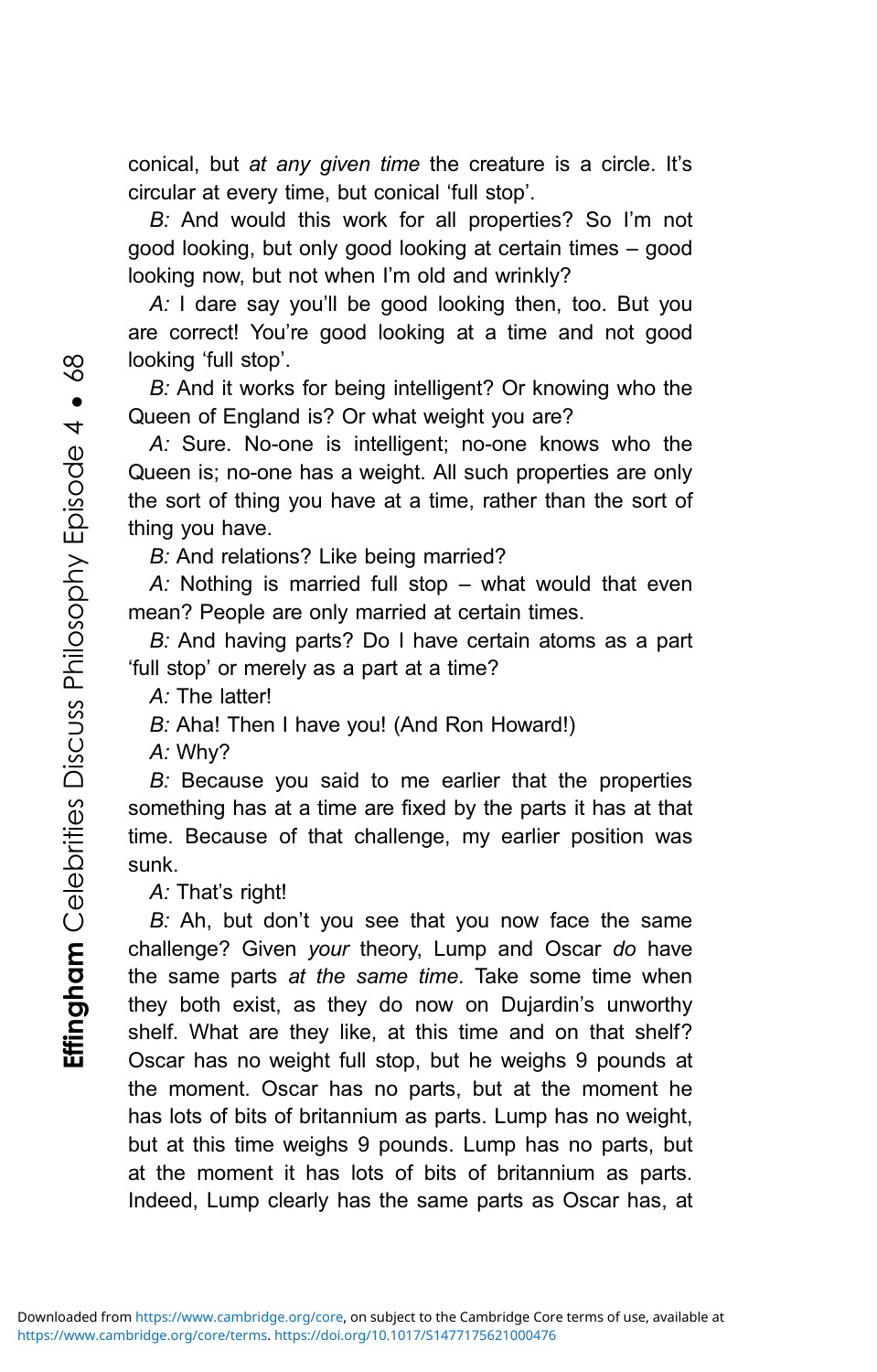least at this moment. So they do have the same parts at the same time. So, given your challenge, how can you explain them having different properties?

A: Good point. You kept changing your mind and altering your position, so now it's my turn to do the same. What I shall say is that, not only do objects have parts at a time, but they also have parts full stop. And it's the parts which they have full stop that differ between Lump and Oscar. It is the difference between their parts full stop that explains how they have different properties. We could imagine each slice of the four-dimensional object corresponding to a different part full stop – a 'temporal part', we could call it, to distinguish it from the 'spatial parts' you have at a time. It's almost as if objects are stretched out in time like a sausage is across space. Just as we can slice each bit of the sausage, we can slice each bit of the four-dimensional object into slices. Each of those slices is a temporal part that the object has – and it has those temporal parts 'full stop', not at one time or another. Each temporal part is, at the time the object exists, as big as the object (and the same weight as the object at that time and so on), but that temporal part exists for but an instant. So, right now, lying next to you, is a temporal part of Angelina Jolie – it's not Angelina Jolie, it's just a three-dimensional slice of the fourdimensional worm that is Angelina Jolie.

B: Comparing you to a sausage rather than a worm is nicer. In any case, how does this help?

A: Lump has more of those temporal parts than Oscar because it exists longer. Because of that, it can have different properties.

B: Who cares about that? You said earlier that if things have the same parts at the same time, then they have to have the same properties. And you agree that the former thing is true of Lump and Oscar but the latter is false. Remember what you said about monotonicity! Just adding that they have different parts 'full stop' does nothing to alter the fact that they have the same parts at the same time and so should have the same properties.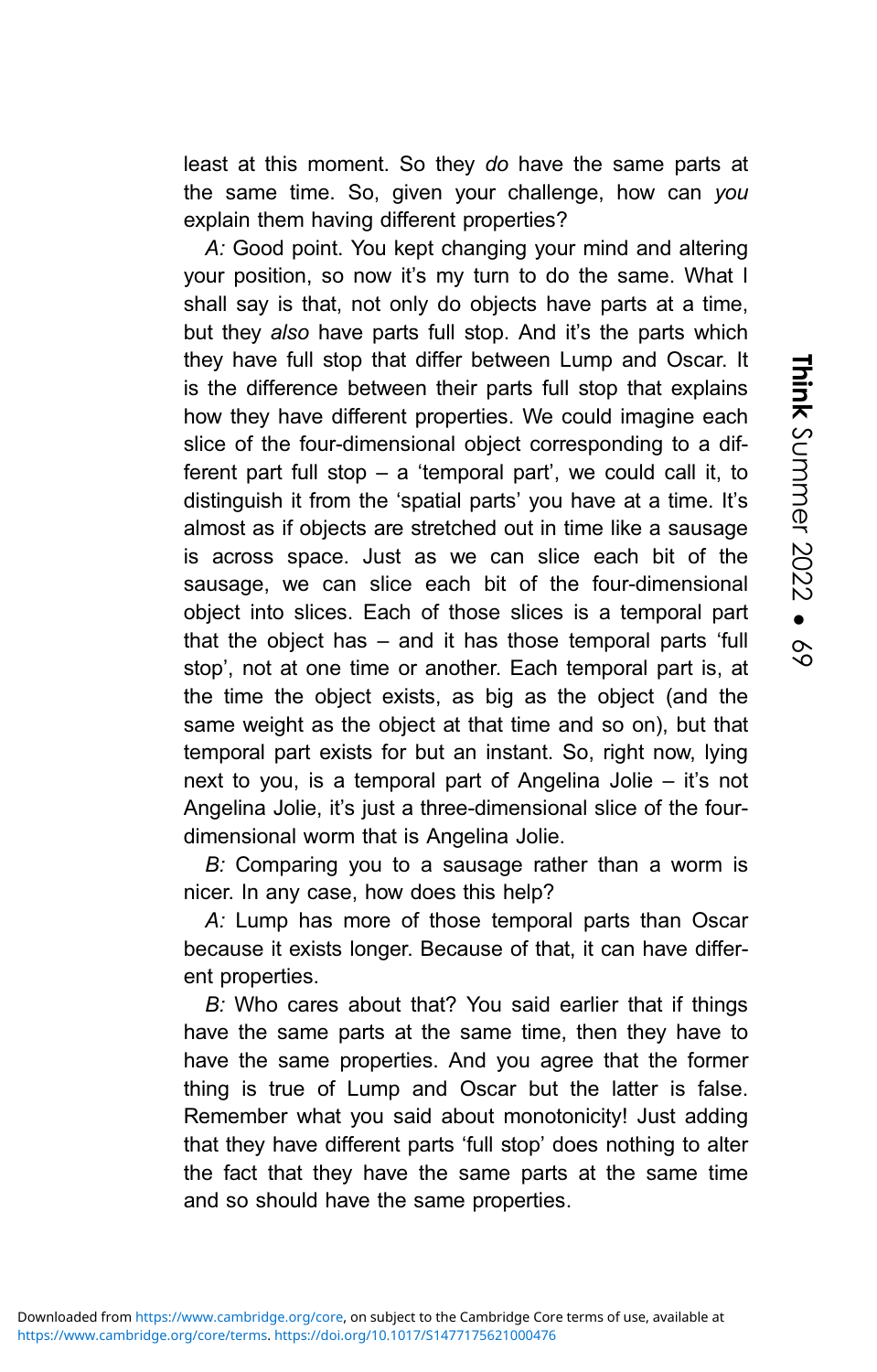A: I must further alter my theory. I should instead say: things have different properties at the same time only if those things have different parts at that time or if they have different parts full stop. Because of the second clause, Oscar and Lump can have different properties.

B: Your alteration sounds like cheating. I worry that you're making up the rules to fit what you want to say. Worse, if you get to make alterations to save your position, why can't I make alterations to save my position?

A: Be my guest; I doubt your alterations will work.

B: Let's go back a step, first. Imagine there's a smallest level – a ground floor to reality which is as small as you can get. I know earlier we said that my theory shouldn't rule out that there is no such ground floor, but it swings both ways and you should accept that what you say can't rely on there not being a smallest level.

A: That seems acceptable to me. Perhaps there is a bottom level and perhaps there isn't. Whatever we say about Oscar and Lump shouldn't depend upon that; the answer to the problems with Oscar and Lump surely can't depend on what the physicists end up saying about such matters.

B: I'm glad we agree. So, imagine that quarks are the smallest things possible. They nevertheless have different properties. Physicists talk about 'spin'. Some quarks 'spin up' and some 'spin down'.

A: I have a working knowledge of quantum physics. I'm fine assuming what you say, for the purpose of argument.

B: Yet the quarks don't have any parts at a time  $-$  we've assumed that they're the smallest things possible! So even though they have no parts, they still get to have different properties. Thus, what we should have initially said is that for things to have different properties at a time, they must either (i) have no parts at all at that time; or (ii) have different parts from one another at that time.

A: That sounds correct. So when I add in my alteration, it would become: to have different properties at a time, things must have (i) no parts at all at that time; or (ii) different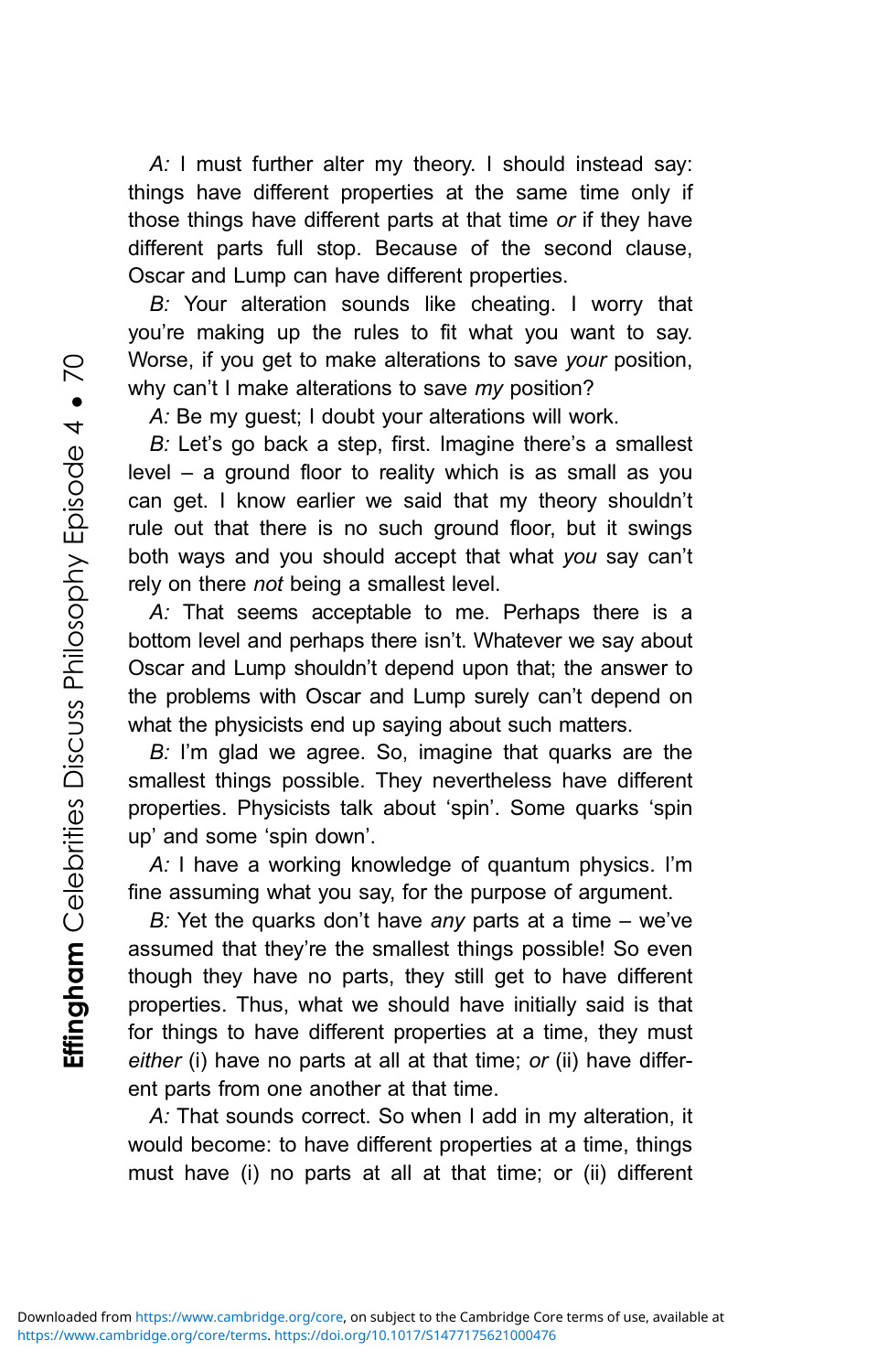<span id="page-15-0"></span>parts from one another at that time; or (iii) different parts full stop.

B: Excellent. But then why can I not alter it a tad further. I can make a further alteration and say this: To have different properties at a time, things must have: (i) no parts at all at that time; or (ii) have different parts from one another at that time; or (iii) have different parts full stop; or (iv) have no parts full stop.

A: I guess that's reasonable. I started by thinking that things can have different properties in virtue of having different parts at a time and said, analogously, that things can have different properties in virtue of having different parts full stop. So I guess it's reasonable to think that if things can have different properties if they have no parts at a time, then, analogously, they can have different properties if they have no parts full stop. But how would that help with Oscar and Lump?

B: Because my theory is that Oscar and Lump aren't stretched out in time and don't have weird 'temporal parts'. Indeed, they don't have any parts full stop (though, of course, they have many parts at any given time). Crucially, if they don't have parts full stop, then my alteration allows that they can have different properties. So the alteration you made to make your theory work licenses me to make my own alteration, which allows my theory to work. Our theories are as good as one another!

A: I'll have a think. I've got a charity gig tomorrow to raise money for metaphysicians driven insane by the strain of thinking about this sort of thing. I'll ask them for their advice and help. Goodnight.

B: Goodnight sausage.<sup>[10](#page-16-0)</sup>

Nikk Effingham is a Reader at the University of Birmingham, UK. [nikk.effingham@gmail.com](mailto:nikk.effingham@gmail.com)

## **Notes**

 $\frac{1}{1}$  Conee and Sider [\(2015](#page-16-0)) call this the 'just matter' theory.

 $2^{2}$  See van Inwagen [\(1990](#page-16-0): 98–114) for more on this.